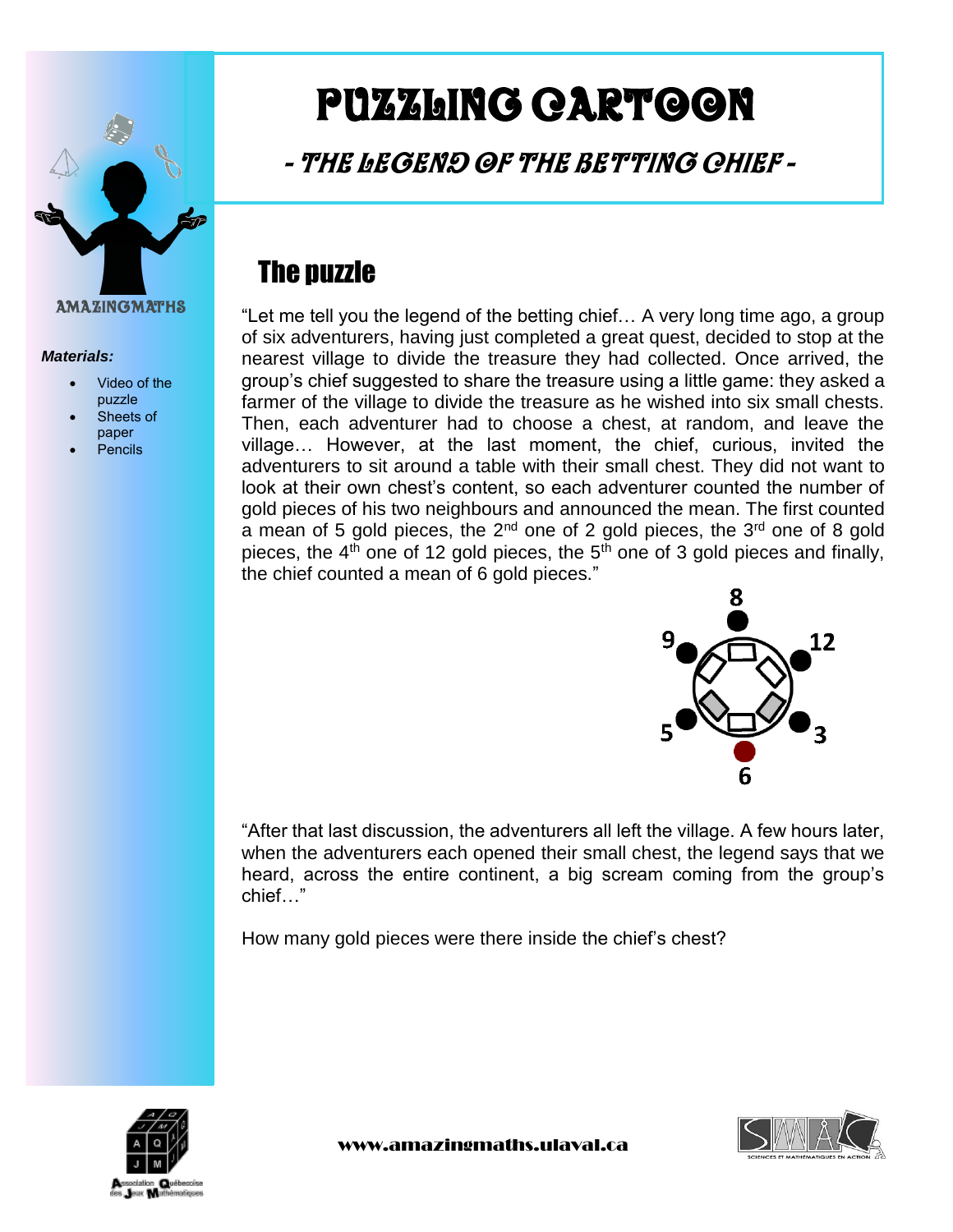

# Puzzle Solution



# **The answer:**

There were no gold pieces inside the chief's chest.

# **The solution:**

## **Defining the unknowns**

We define the following unknowns:

*u:* the number of gold pieces in the small chest of the first adventurer.

*v*: the number of gold pieces in the small chest of the second adventurer.

w: the number of gold pieces in the small chest of the third adventurer.

*x*: the number of gold pieces in the small chest of the fourth adventurer.

*y*: the number of gold pieces in the small chest of the fifth adventurer.

z: the number of gold pieces in the small chest of the group's chief.

## **Searching for equations**

The first adventurer counted a mean of 5 gold pieces among his neighbours. That means that the average number of gold pieces between the ones in the chief's chest and the ones in the second adventurer's chest is 5 gold pieces. We note that:

$$
\frac{z+v}{2} = 5.
$$

In the same way, we can get another equation with the mean announced by the second adventurer.

$$
\frac{u+w}{2}=9.
$$

Continuing this way for the third adventurer, the fourth adventurer, the fifth adventurer and the group's chief, we get the following equations:

$$
\frac{v+x}{2} = 8.
$$
  

$$
\frac{w+y}{2} = 12.
$$
  

$$
\frac{x+z}{2} = 3.
$$
  

$$
\frac{u+y}{2} = 6.
$$